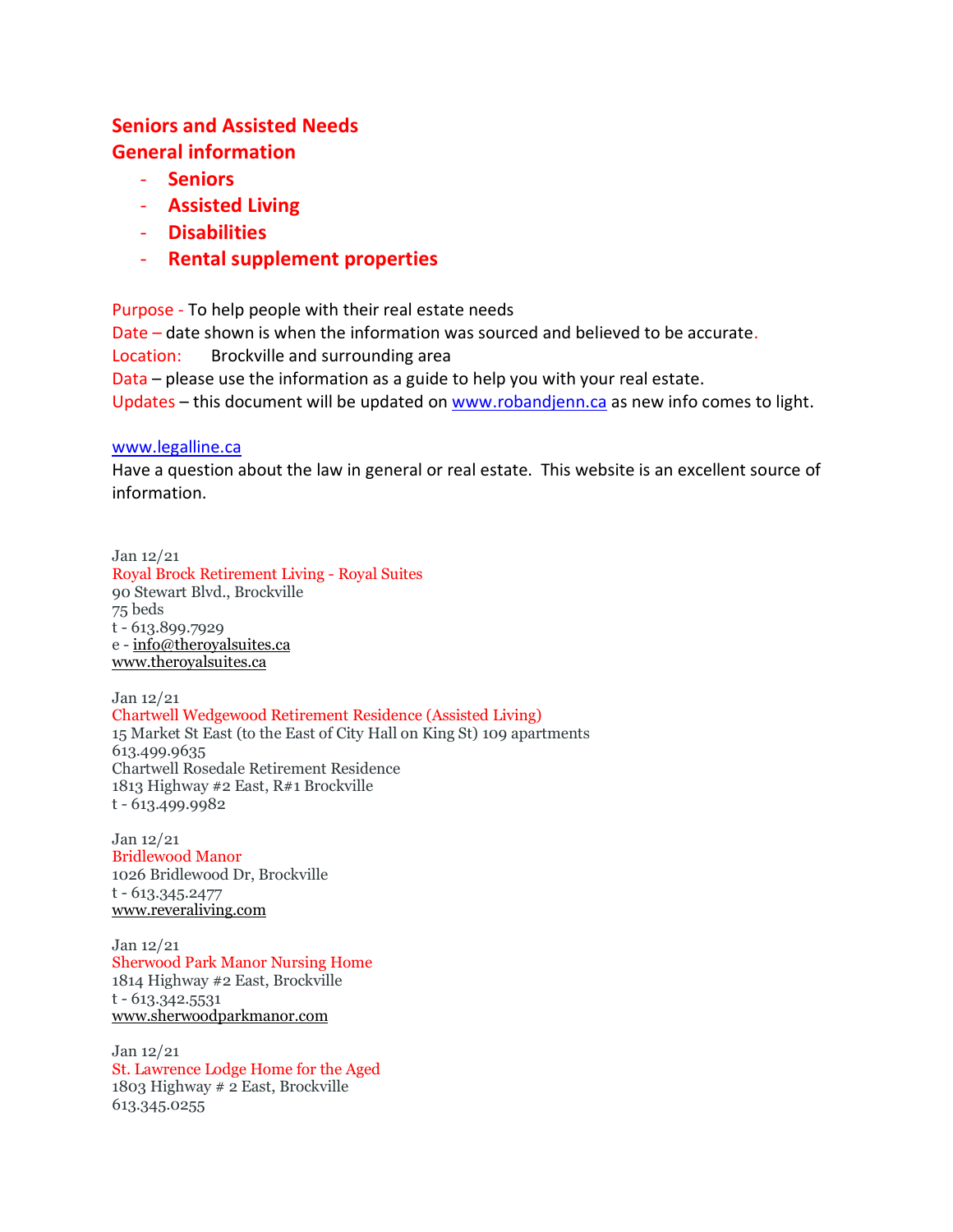January 12/21 Marguerita Residence Corporation (Subsidized Senior independent apartment living) Marguerita Building - 48 Church St - 79 apartments Maryanna Building - 19 Clarissa St - 45 apartments Wall St. Village - 11 James St. - 85 apartments t - 613.345.2734 e [-margapt@cogeco.net](mailto:-margapt@cogeco.net) [www.margueritaresidence.ca](http://www.margueritaresidence.ca/)

New Development for Marguerita Residence Corporation St. Vincent de Paul Apartments – 42 Garden St (88 apartments) Mix of subsidized / rent geared to income / market rents

Jan 12/21 Legion Village 96 Seniors Residence 10 and 12 Charlotte Pl. Brockville Ownership – Legion Village 96 Seniors Residence Brockville Inc. (Subsidized Senior independent apartment living) 90 apartments t - 613.342.9635

# **Athens**

Valley View Court Athens and District Housing Corporation 8 Charleston Road, Athens t - 613.924.9562 20 apartments - mix of market and rent-geared-to-income units mandate - seniors and persons with disabilities

# **Prescott**

Jan 12/21 Green Acres Retirement Home 5661 McCrea Road, Prescott t 613.658.5779

Jan 12/21 Mayfield Retirement Residence 248 Park St West, Prescott t - 613.925.3784